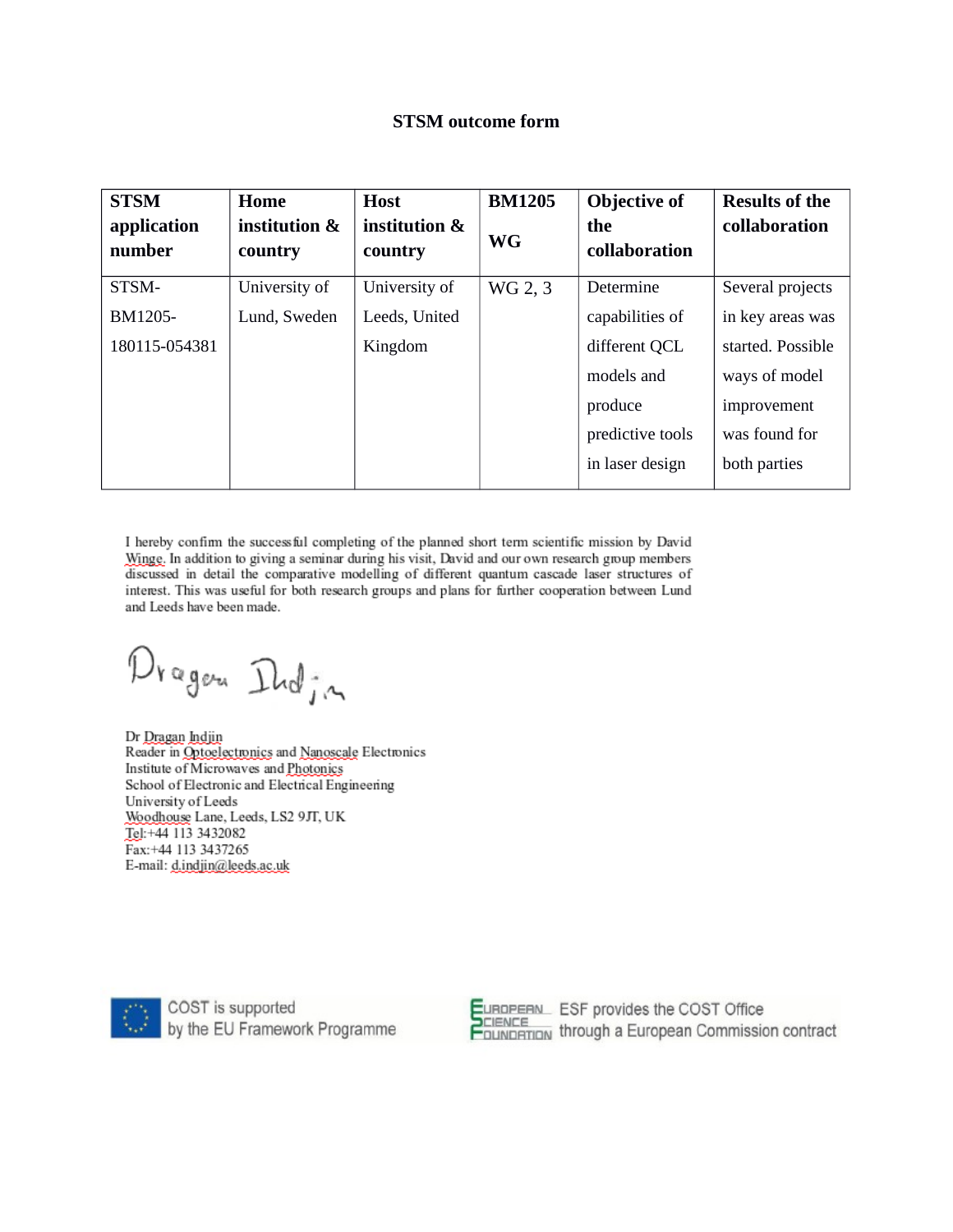## STSM report

STSM Application number: STSM-BM1205-180115-054381

STSM Grantee: David Winge

STSM title: Comparison of quantum transport simulators to produce predictive tools in laser design

Home Institution: Lund University, Lund, Sweden

Host Institution: University of Leeds, Leeds, United Kingdom

STSM period: 17–24 January 2015

## STSM purpose:

Collaborative effort to determine capabilities of different QCL models and produce predictive tools in laser design

## Description of the work carried out during the STSM:

Thanks to a decade of intensive research into THz quantum cascade laser designs the maximum operating temperature reached 200 K in 2012 however further progress has not been reported. Predictive theoretical models offer the possibility of structure optimization and engineering novel designs capable of operation at higher temperature. During this STSM, the main focus is to investigate the bound to continuum (BTC) structure originally realized by Barbieri et al. [1] in 2004 since it is currently used for most imaging experiments due to its stable continuous wave (CW) operation.

A main focus of this mission is the different dephasing rates in this structure; these rates will determine the balance in the structure towards coherent and non-coherent transport. A comparative study with both models will give a possibility to address the question whether the transport is mainly coherent or not. The broadening of the states together with correlation effects will determine the linewidth of the gain peak, or if you will, the dynamic range of the gain medium. This is very interesting to look at since it will determine the tenability of the design in frequency space.

Being a report on the advances during the Short Term Scientific Mission, this document is not the correct place for a thorough description of both models used in this comparative study. We will instead use this section to highlight the main differences that are important to consider when analyzing the results below. In addition, we will provide the references needed for the reader to familiarize her or himself in detail with both models.

The model used in Leeds is based on the work previously presented by Dinh et al. in Ref. [2]. It is a density matrix (DM) model which uses coherent transport to simulate the transport over the main injection barrier. The system is divided in periods, where the states confined in each period are calculated using a tight-binding Hamiltonian (TODO: Ask Andreas for name) and then coupled across the injection barrier to all other states in the next as well as the previous period. To summarize, the transport between periods is considered coherent whereas intrinsic transport mechanisms, inside each period, are considered incoherent processes. This is an approach that is widely used [3, 4] as it provides results which can be fitted to most experiments. In most implementations, the scattering rates are calculated using Fermi-Dirac statistics using a single effective electron temperature for all subbands.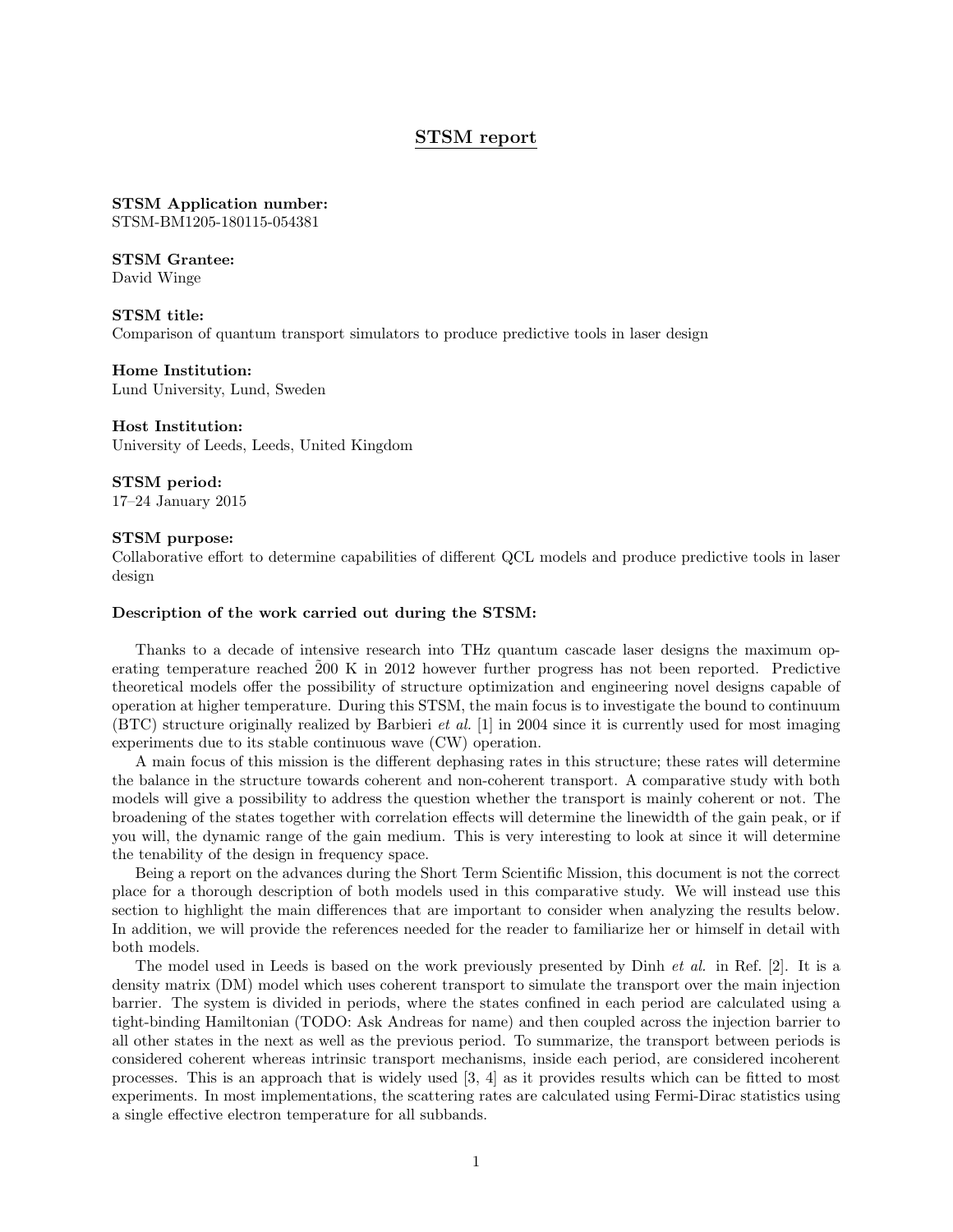

Figure 1: Left: Plotted probability densities for the states confined in the growth direction z plotted at their respective energies. The states are the converged ones from a self-consistent Shrödinger Poisson solver. Right: Comparisons between the models where the current-voltage characteristics have been plotted.

In Lund a model based on non-equilibrium Green's functions is used [5]. Compared to DM models, the formalism allows for the resolution of both states and coherences in energy. In DM models an effective energy has to be used to estimate the energy of a coherence, but in NEGF formalism this is provides by the energy resolved Green's functions. The energy in these objects comes from the fact that correlations of excitations between two different times are considered, which effectively gives the model a concept of memory which then can be used to calculate lifetimes and thus broadening of both states and coherences. Tunneling, i.e. coherent transport, is here allowed between all states and not only across the injection barrier. The populations are calculated self-consistently which means that an effective temperature is not needed but it can be extracted from the simulations. The width of the gain peak is an important parameter that can be hard to model in systems out of equilibrium. As the gain is proportional to the inversion and inversely proportional to the linewidth, it is a dominant factor in determining the temperature range of an operating laser. The main contributions to linewidth are the lifetimes of the upper and lower laser state, but it is also important to consider the correlation between the states. If the electrons in the upper and lower laser state are correlated with respect to the scattering environment, this effect will sharpen the gain transition [6]. Linewidth calculations in the NEGF formalism can this be used to motivate narrowing of gain spectra in the DM model.

Following the outlines in the work plan, the BTC structure was analyzed in great detail using both approaches. This led, among other things, to interesting comparisons of the general electron temperatures used in the Density Matrix (DM) calculations to the self consistently evaluated ones using the non-equilibrium Green's function formalism. Another interesting point of comparison was the width of the gain peak, where the the models produced transferable results.

As the BTC structure is a complex structure with many states per period, simulations were also carried out on a four-well QCL presented in [7]. These structures are based on a resonant optical phonon extraction but have a number of states capable of acting as lower laser states, why they are often called hybrid designs. Additionally, the record breaking structure of Fathololoumi et al. [8] and a scattering assisted structure [9] which are well studied by theoretical models were compared to validate the models however, these results are not included here.

#### Description of the main results obtained:

The BTC design is plotted with the states extracted from the DM calculation in Fig. 1. When compared, the two models produces a similar band structure but with obvious differences at the injection barrier due to the tight-binding approach of the DM. Simulations of this structure had already successfully been performed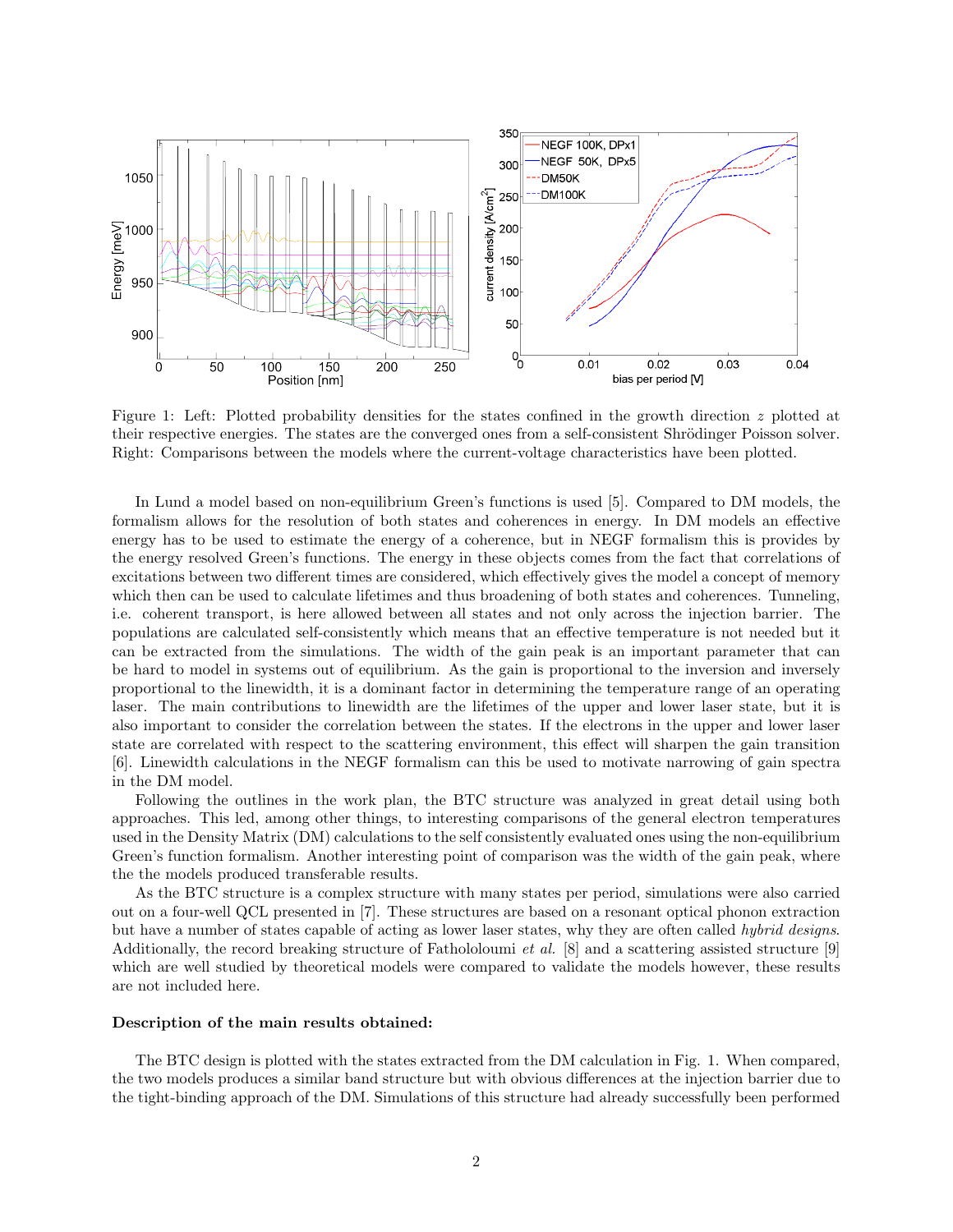

Figure 2: Plots of currents resolved in energy for the case of normal deformation potential (left) and with deformation potential artificially increased to five times its value (right,  $DP \times 5$ ).



Figure 3: States plotted with their respective electron temperature extracted from the NEGF model.

in Leeds using the DM model. With the NEGF model however, several problems quickly emerged which can tell us a lot about the differences in the models. First of all, convergence was impossible to reach at low temperature. In this report low temperature is defined as a lattice temperature of 50 K. At higher temperatures convergence could be reached, as seen in Fig. 1, although the current is less than the DM equivalent. When examining the current densities resolved in energy at this temperature, displayed in Fig. 2 one can observe that current is not very well conserved over the range of one period. The current should be constant at each point along z which is not the case. This structure highlights one important aspect of the NEGF model. As the electron distributions are calculated from scratch, it is very important to have all scattering mechanism properly accounted for. As carrier-carrier scattering only is implemented at the level of a meanfield potential in the NEGF model, it seems that there is not enough incoherent transport effects in the miniband designed to move electrons from the lower laser state to the next period. In an attempt to compensate for the missing scattering, acoustic phonon scattering was artificially increased. This can then serve as a test to whether more scattering would improve the simulation results. These simulations actually converged better, and the new energy resolved current plotted in Fig. 2 conserves current to a satisfactory degree. These results was also used to establish the principle of comparing the electron subband temperatures. For each subband the non-equilibrium distribution was extracted and fitted to a Fermi-function. This gave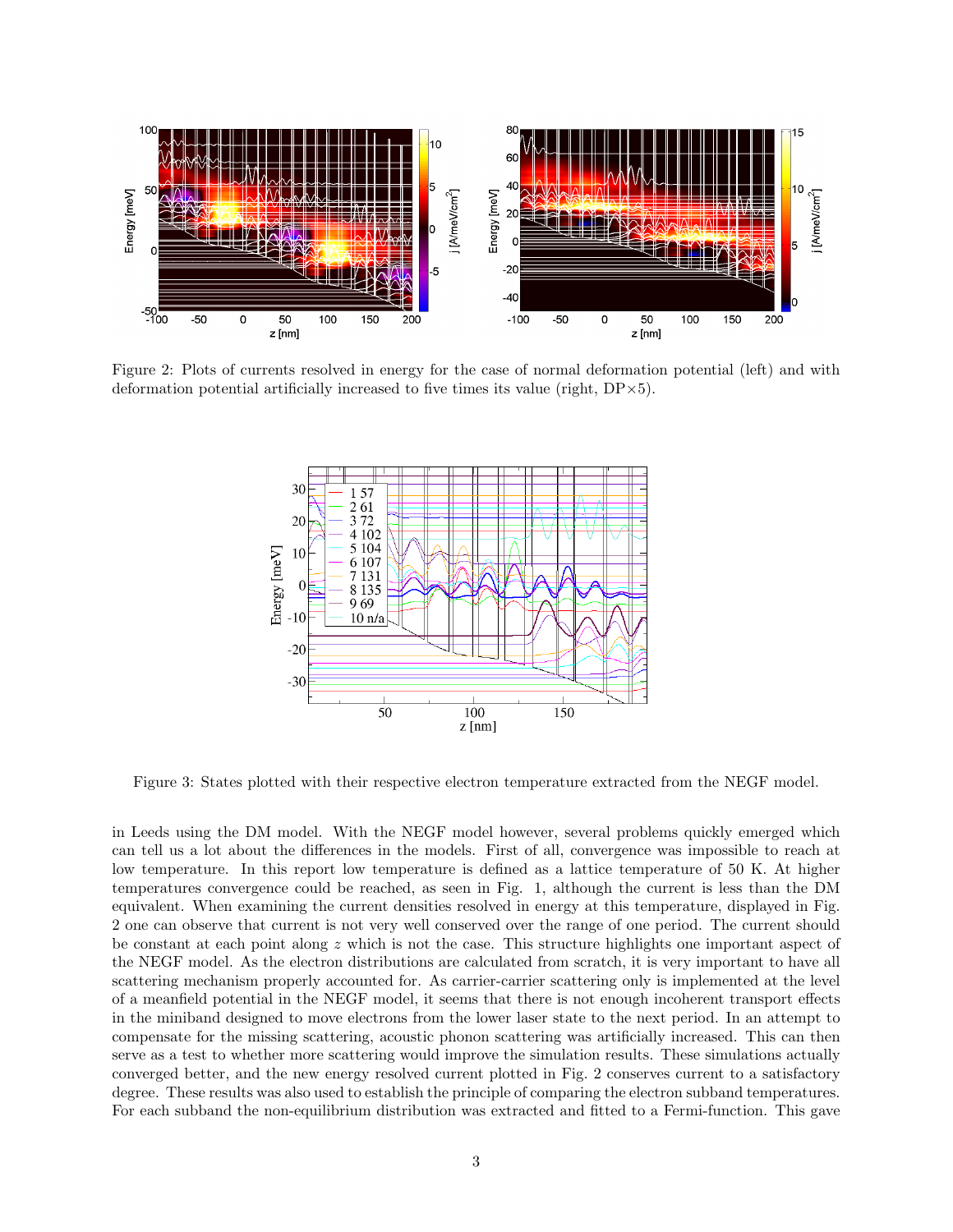

Figure 4: Left: Comparison of the current-field characteristics produced by both models at temperatures of 50 K and 100 K. Right: Comparison of gain calculations with the two models at 50 K lattice temperature.



Figure 5: Shown here are energy resolved densities as well as current at the top of the prepeak seen at 34 mV for the NEGF simulations in Fig. 4. Current is made up by coherent tunneling over three barriers.

an effective electron temperature which is showed in the band structure plotted in Fig. 3. At a lattice temperature of 50 K, one observes a ground state (labeled 1) almost thermalized with respect to the lattice while the upper laser state is at a temperature around 50 K higher. This can be compared to the effective temperature used in the DM simulations which in this case was found to be 60.5 K.

The Amanti's 2009 design [7] is a four-well QCL that has received some attention due to its broadband features. It was recently grown in three different versions as a multistack QCL where the emission frequencies of the design had been shifted by moving the barrier next to the injector barrier downstream in the design [10, 11]. It is an interesting structure to compare models on, as it contains both a strong longitudinal phonon extraction and a small band of lower laser states that is typical in BTC designs. Simulation results from both the DM model as well as the NEGF model are compared in Fig. 4. In the left part, current is displayed at two different lattice temperature. The peaks in current are of similar values, although the DM model produces a bit more current. Another feature clearly noticeable is the double peak feature in the NEGF simulations. This is again attributed to the difficulties in the treatment of the scattering mechanisms of the miniband. The right part of Fig. 4 shows a comparison of gain at 50 K lattice temperature. Here we observe a narrow linewidth for the NEGF results while the gain calculated from the DM model at different bias points shows a larger width. This is, among other things, an effect of the correlated electrons in the upper and lower laser state.

In order to investigate the behavior of the NEGF simulations at the first of the two current peak, densities and current are plotted in Fig. 5. Here it is displayed how current via tunneling over at least three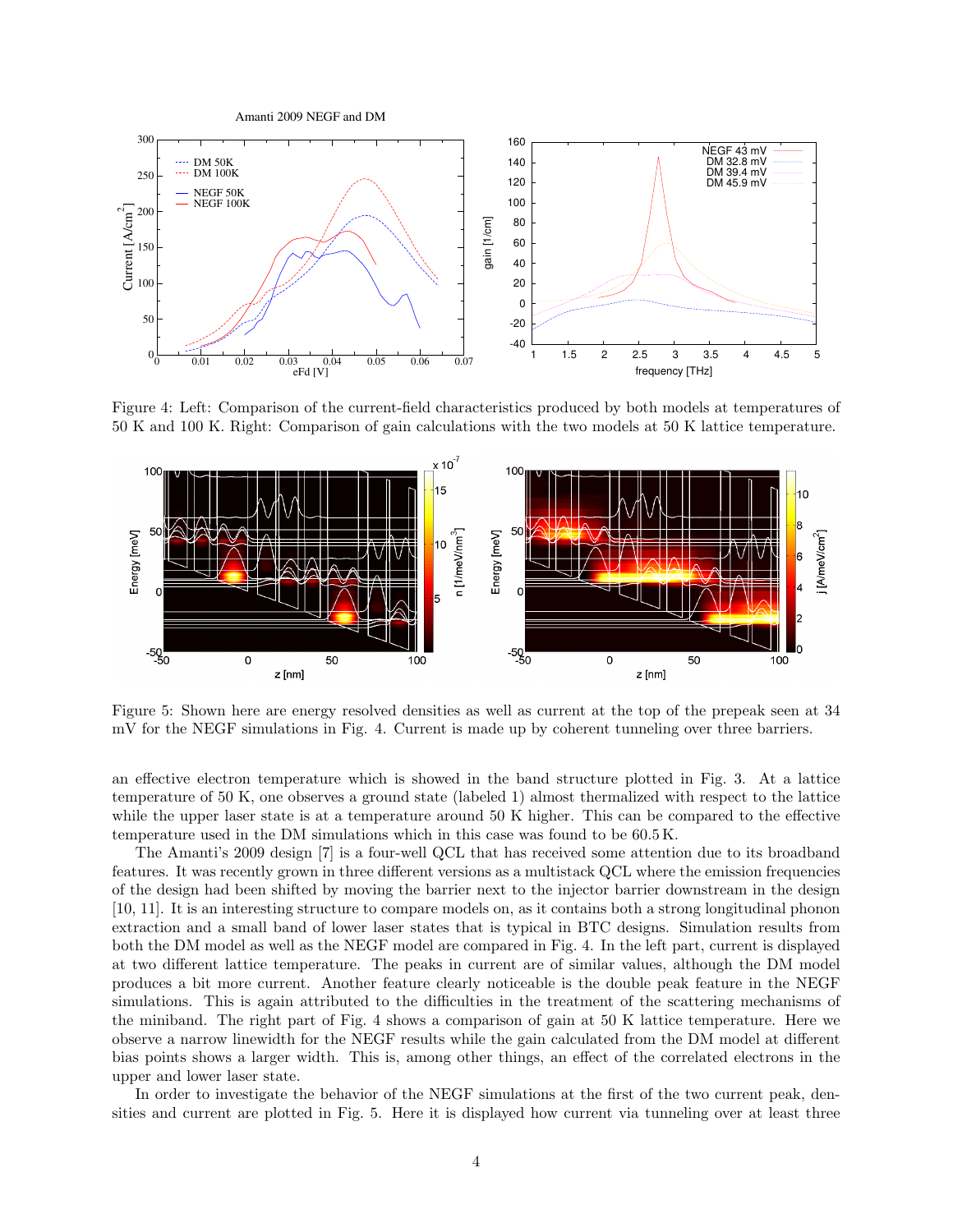barriers is transported to the first excited state of the widest well. This way an effective transport channel is established, and this has indeed been observed in laser designs with fewer wells [12] but not in these four-well QCLs. The density matrix simulations do not shown the same response at similar biases, but only small alignment features that indicate some long range tunneling. There is a lot to learn here from further collaboration that might benefit the development of both models.

### Mutual benefits for the Home and Host institutions:

Collaboration with the University of Leeds was useful, with many aspects of QCL modelling discussed between the grantee and host. By discussing challenges encountered and subsequent work, both groups have a better understanding of possible methods of improvement. The group in Leeds will benefit from the discussion of the NEGF approach for QCL modelling which has several advantages over the density matrix approach.

## Future collaboration with the Host instituion:

As stated previously, each model has its own advantages and disadvantages. The DM solver is quick and suitable for design optimizations as it can scan a large part of the parameter space and thus investigate many possible design alternatives [13]. It is made quick by a number of clever approximations that to large extent reproduces the behavior in known experiments. The NEGF model is built in order to model the transport in QCLs from an ab initio perspective, and large effort is put into establishing a basis independent framework which should give the same result no matter the specific implementation of a structure (which is arbitrary since the QCL is periodic) or the kind of basis states used. The resolution of states and coherences in energy is another complication that renders the calculations orders of magnitude slower than the DM equivalents.

One possible area of further collaboration could be the optimization of structures. Here one could imagine quick optimization using the DM solver where different successful outcomes are then analyzed by the NEGF model. There is also a lot to gain from further comparisons of gain width and temperature calculations with experimental data to validate the approaches of both models.

#### Foreseen journal publications or conference presentations expected to result from the STSM:

We anticipate that the results of this STSM will be used in a forthcoming journal paper. Additionally, we note that there is little published work on simulations of the BTC designs that go beyond rate equation modeling. If the collaboration continues to be fruitful, there can be many interesting results worth publishing.

## References

- [1] S. Barbieri, J. Alton, H.E. Beere, J. Fowler, E.H. Linfield, D.A. Ritchie, Appl. Phys. Lett. 85(10), 1674 (2004)
- [2] T. Dinh, A. Valavanis, L. Lever, Z. Ikonić, R. Kelsall, Phys. Rev. B 85, 235427 (2012)
- [3] R. Terazzi, J. Faist, New J. Phys. 12(3), 033045 (2010)
- [4] E. Dupont, S. Fathololoumi, H.C. Liu, Phys. Rev. B 81(20), 205311 (2010)
- [5] A. Wacker, M. Lindskog, D. Winge, IEEE J. Sel. Topics Quantum Electron. 99, 1200611 (2013)
- [6] S.C. Lee, F. Banit, M. Woerner, A. Wacker, Phys. Rev. B 73, 245320 (2006)
- [7] M.I. Amanti, G. Scalari, R. Terazzi, M. Fischer, M. Beck, J. Faist, A. Rudra, P. Gallo, E. Kapon, New Journal of Physics 11(12), 125022 (2009)
- [8] S. Fathololoumi, E. Dupont, C. Chan, Z. Wasilewski, S. Laframboise, D. Ban, A. Mátyás, C. Jirauschek, Q. Hu, H.C. Liu, Opt. Express 20(4), 3866 (2012)